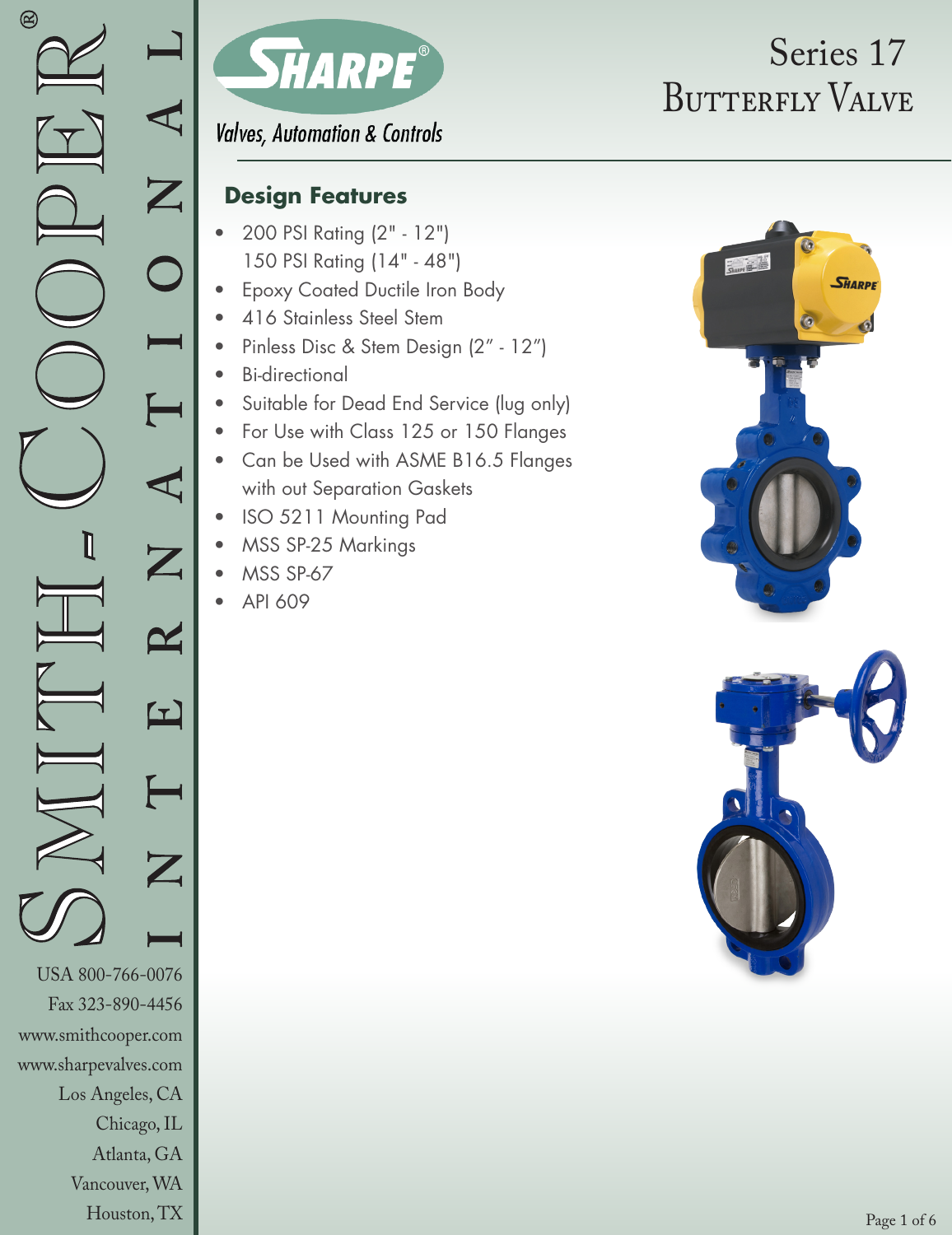

#### **2" - 12" Dimensions**



Dimensions (Inches)

| <b>Size</b>     | А    | B     |       |              | F    | F     | G             | н             |                               |                  | K            |      | M    | N.          |              | P                  | Q                     | $\mathsf{R}$   |      |                    | $\cup$ |                       |       |
|-----------------|------|-------|-------|--------------|------|-------|---------------|---------------|-------------------------------|------------------|--------------|------|------|-------------|--------------|--------------------|-----------------------|----------------|------|--------------------|--------|-----------------------|-------|
|                 |      |       |       |              |      |       |               |               |                               |                  |              |      |      |             |              |                    |                       |                |      |                    |        | Lug                   | Water |
| $\mathcal{P}$   | 2.08 | 3.00  | 3.50  | 6.33         | 1.26 | 10.74 | 1.65          | 1.77          | 0.49                          | $2.56$   1.96    |              | 0.27 | 0.35 | 1.27        | 6.39         | 3.90               | 4.13                  | 6.10           | 5.90 | 2.67               | 7.21   | $5/8$ -11 UNC         | 0.74  |
| $2 - 1/2$       | 2.53 | 3.50  | 4.25  | 6.89         | 1.26 | 11.65 | 1.76          | 1.87          | 0.49                          | $2.56$   1.96    |              | 0.27 | 0.35 | 1.81        | 10.50        | $\vert 3.90 \vert$ | 4.13                  | 6.10           | 5.90 | 2.67               | 11.36  | $5/8$ -11 UNC         | 0.74  |
| $\mathcal{S}$   | 3.10 | 4.01  | 4.72  | 7.12         | .26  | 12.12 | 1.78          | 1.93          | 0.49                          | 2.56             | 1.96         | 0.27 | 0.35 | 2.53        | 10.50        | 3.90               | 4.13                  | 6.10           | 5.90 | 2.67               | 11.36  | 5/8-11 UNC            | 0.74  |
|                 | 4.09 | 5.31  | 5.90  | 7.87         | 1.26 | 13.62 | $2.05$   2.15 |               |                               | $0.62$ 3.54 2.76 |              | 0.39 | 0.43 | 3.39        | $10.50$ 3.90 |                    | $4.13 \mid 6.10 \mid$ |                | 5.90 | 2.67               |        | $ 11.36 5/8.11$ UNC   | 0.74  |
|                 | 4.85 | 6.26  | 7.12  | 8.38         | 1.26 | 14.64 | $2.14$   2.28 |               | 0.74                          | $3.54$   2.76    |              | 0.39 | 0.55 | 4.35        | 10.50        | $\vert 3.90 \vert$ | 4.13                  | 6.10           | 5.90 | 2.67               |        | 11.36   $3/4$ -10 UNC | 0.88  |
| 6               | 6.12 | 7.41  | 8.18  | 8.89         | 1.26 | 15.63 | 2.19          | 2.30          | $0.74$   3.54                 |                  | $\vert$ 2.76 | 0.39 | 0.55 | 5.30        | 10.50        | $\vert 3.90 \vert$ | 4.13                  | 6.10           | 5.90 | 2.67               |        | 11.36   $3/4$ -10 UNC | 0.88  |
| 8               | 7.97 | 9.37  | 10.23 | 10.23        | 1.77 | 18.89 | $2.38$   2.49 |               | 0.87                          | 4.92             | 4.01         | 0.47 | 0.67 | 7.57        | 14.21        | 5.61               | 6.02                  | $8.74$   11.81 |      | $\vert 2.67 \vert$ |        | 15.63   $3/4$ -10 UNC | 0.88  |
| 10 <sup>°</sup> | 9.86 | 11.51 | 12.59 | 11.49        | 1.77 | 21.26 |               | $2.58$   2.75 | 1.12                          | $4.92 \mid 4.01$ |              | 0.47 | 0.86 | 9.51        | $19.64$ 5.61 |                    | 6.02                  | $8.74$   11.81 |      | 2.67               | 21.06  | $7/8.9$ UNC           | 1.00  |
| 12              | 1.87 | 13.54 | 14.76 | $13.26$ 1.77 |      | 22.80 |               |               | $3.02$   $3.15$   1.24   5.51 |                  | 4.01         | 0.47 | 0.86 | 11.48 19.64 |              | 6.24               | 6.37                  | $8.38$   11.81 |      | $\sqrt{2.67}$      | 21.06  | 7/8-9 UNC             | 1.00  |

Page 2 of 6

SMITH-COOPER INTERNATIONAL • TOLL FREE (800) 766-0076 • FAx (323) 890-4456 • www.smithcooper.com • www.sharpevalves.com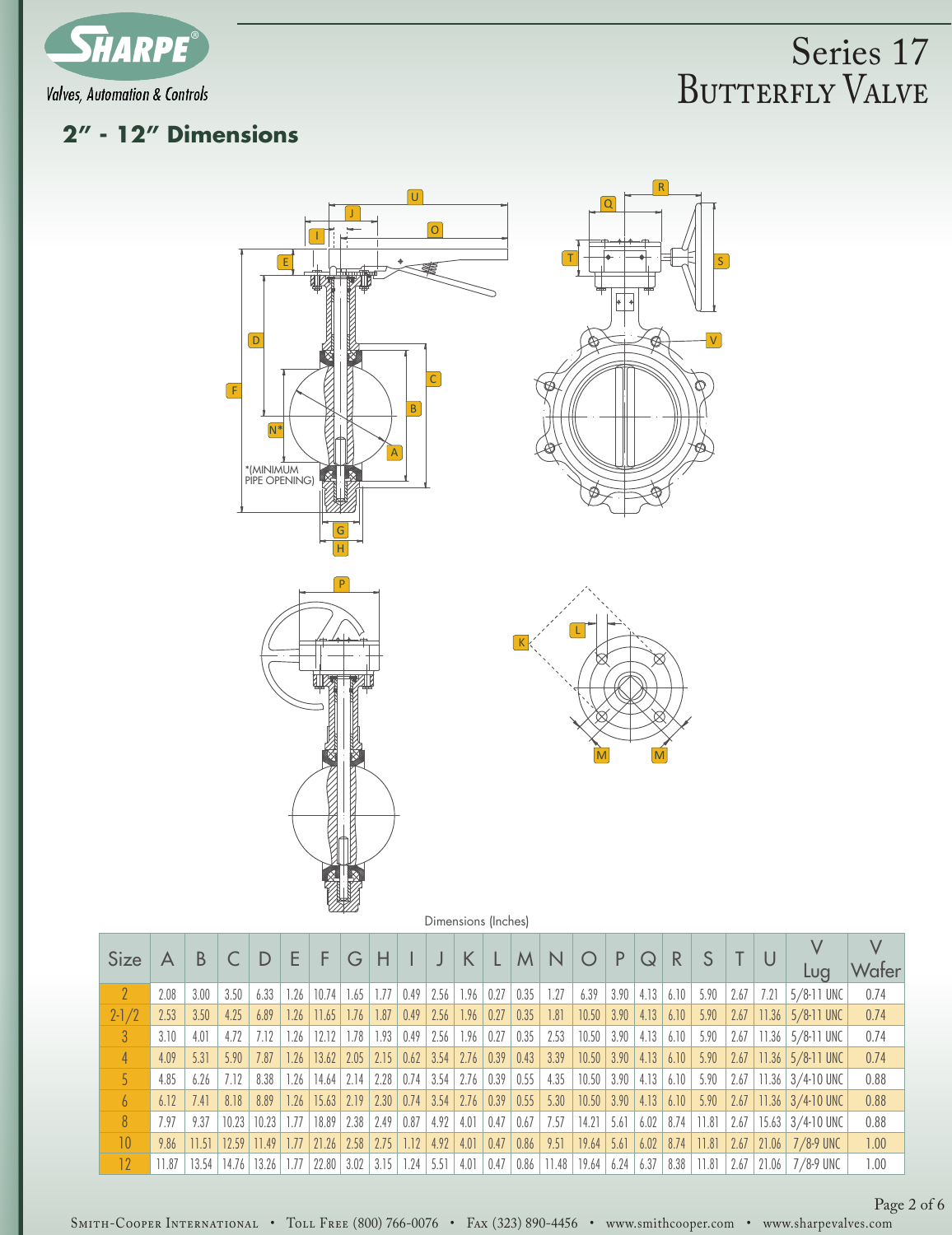

### **14" - 24" Dimensions**



|             |  |  |                                                                                                                   |      |                      | Dimensions (Inches) |  |                                                                                               |  |  |                                                                                                                                                                                                                                                                                                                   |            |
|-------------|--|--|-------------------------------------------------------------------------------------------------------------------|------|----------------------|---------------------|--|-----------------------------------------------------------------------------------------------|--|--|-------------------------------------------------------------------------------------------------------------------------------------------------------------------------------------------------------------------------------------------------------------------------------------------------------------------|------------|
| <b>Size</b> |  |  | A B C D E F G H I J K L M N O P Q R S T U                                                                         |      |                      |                     |  |                                                                                               |  |  | Luq                                                                                                                                                                                                                                                                                                               | .<br>Wafer |
|             |  |  | 13.12 14.77 15.94 14.49 1.77 25.00 3.01 3.13 1.25 5.51 4.01 0.47 1.36 0.315 5.51 12.68 3.18 7.78 7.44 11.57 11.81 |      |                      |                     |  |                                                                                               |  |  | 1-8 UNC                                                                                                                                                                                                                                                                                                           | 1.11       |
| 16          |  |  | $15.34$   17.30   18.50   15.75   2.01   27.91   3.37   3.54                                                      |      |                      |                     |  | 1.30   7.56   5.51   0.70   1.42   0.394   7.75   14.96   4.72   11.32   8.27   14.92   11.81 |  |  | 1-8 UNC                                                                                                                                                                                                                                                                                                           | 1.11       |
| 18          |  |  | $17.34$   19.31   20.51   16.61   2.01   29.53   4.11                                                             | 4.29 | $1.49$   7.56   5.51 |                     |  |                                                                                               |  |  | $\mid$ 0.70 $\mid$ 1.61 $\mid$ 0.394 $\mid$ 7.75 $\mid$ 16.85 $\mid$ 4.72 $\mid$ 11.32 $\mid$ 8.27 $\mid$ 14.92 $\mid$ 11.81 $\mid$ 1-1/8-7 UNC                                                                                                                                                                   | 1.25       |
| 20          |  |  | $19.35$   21.07   22.24   18.90   2.52   33.11   5.13   5.31   1.61   7.56   5.51                                 |      |                      |                     |  |                                                                                               |  |  | $\mid 0.70 \mid 1.73 \mid 0.394 \mid 7.75 \mid 18.62 \mid 4.88 \mid 14.21 \mid 10.79 \mid 14.21 \mid 11.81 \mid 1-1/8-7 \mid 0.001 \mid 0.001 \mid 0.001 \mid 0.001 \mid 0.001 \mid 0.001 \mid 0.001 \mid 0.001 \mid 0.001 \mid 0.001 \mid 0.001 \mid 0.001 \mid 0.001 \mid 0.001 \mid 0.001 \mid 0.001 \mid 0.0$ | 1.25       |
| 24          |  |  |                                                                                                                   |      |                      |                     |  |                                                                                               |  |  | 23.32 25.74 27.28 22.12 2.76 40.22 5.96 6.14 1.99 10.86 6.49 0.86 2.15 0.630 10.86 22.52 5.08 16.42 10.98 16.42 11.81 1-1/8-7 UNC                                                                                                                                                                                 | 1.38       |

SMITH-COOPER INTERNATIONAL • TOLL FREE (800) 766-0076 • FAX (323) 890-4456 • www.smithcooper.com • www.sharpevalves.com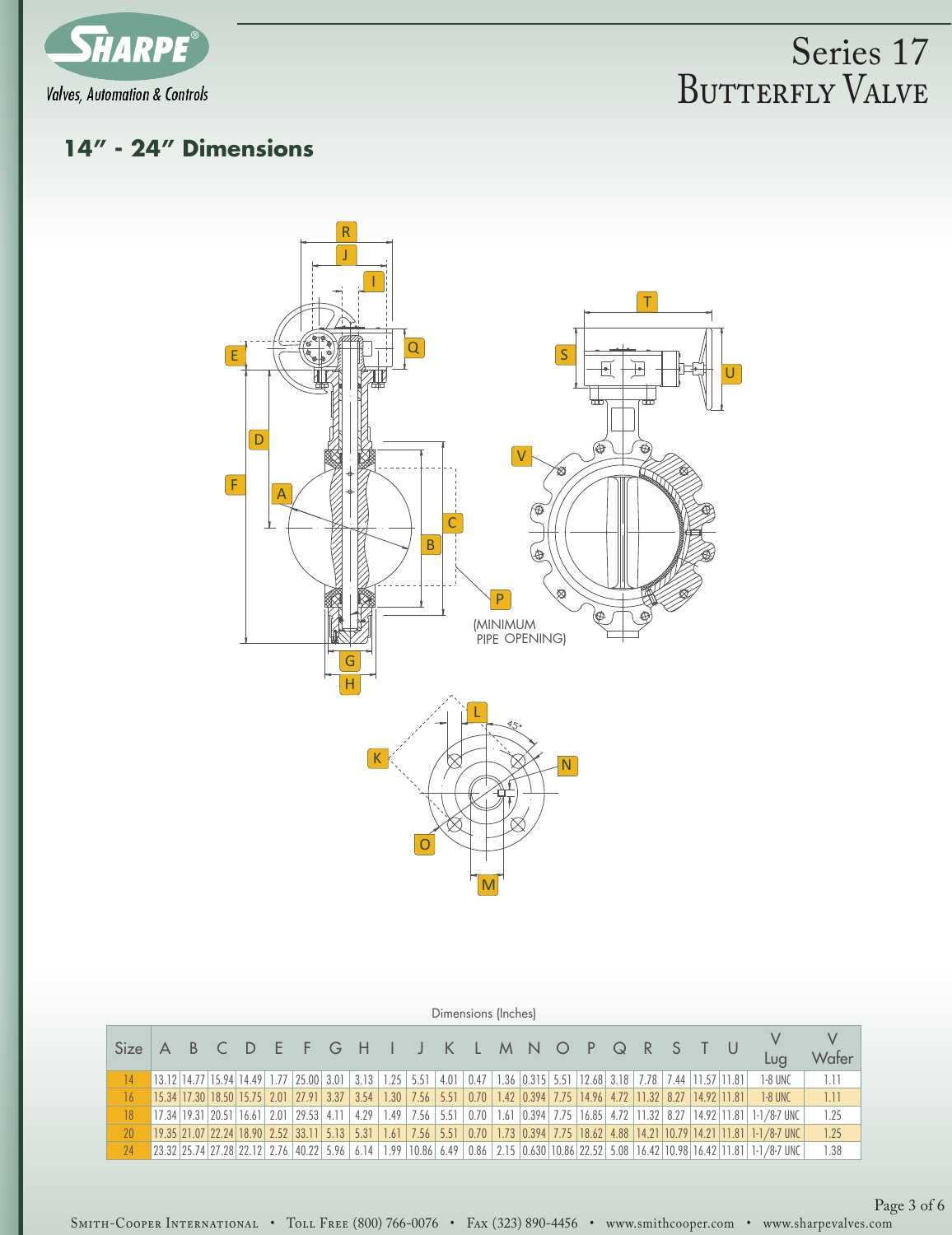

### **30" - 48" Dimensions**



|                                                  |  |  |  |  |  | Dimensions (Inches) |  |  |  |  |  |                                                                                                                                                                                                                                |
|--------------------------------------------------|--|--|--|--|--|---------------------|--|--|--|--|--|--------------------------------------------------------------------------------------------------------------------------------------------------------------------------------------------------------------------------------|
| Size A B C D E F G H I J K L M N O P Q R S T U V |  |  |  |  |  |                     |  |  |  |  |  | W<br>Lug                                                                                                                                                                                                                       |
| 30                                               |  |  |  |  |  |                     |  |  |  |  |  | 29.29 31.29 38.75 25.98 2.59 48.03 6.57 6.81 2.49 11.81 10 0.708 11.81 0.709 2.81 28.56 1.38 13.19 11.81 3.19 15.74 9.13 1-1/4 - 7 UNC                                                                                         |
| 36                                               |  |  |  |  |  |                     |  |  |  |  |  | 34.05 37.28 46.00 28.34 4.64 54.17 7.99 8.30 2.95 11.81 10 0.708 11.81 0.787 3.31 33.09 1.65 14.05 13.94 14.05 17.71 7.51 1-1/2 - 6 UNC                                                                                        |
| 42                                               |  |  |  |  |  |                     |  |  |  |  |  | 40.55 44.27 53.00 33.78 5.90 64.37 9.88 10.27 3.74 11.81 11.73 0.866 13.77 0.984 4.13 39.33 1.81 17.72 19.68 17.72 17.71 9.92 11-1/2 - 6 UNC                                                                                   |
| 48                                               |  |  |  |  |  |                     |  |  |  |  |  | 45.9 11.69 11.69 11.69 12.95 12.95 12.95 12.95 12.96 13.96 13.77 12.96 13.77 12.96 13.77 12.96 12.97 12.97 12.95 12.95 12.95 12.95 12.95 12.95 12.95 12.95 12.95 12.95 12.95 12.95 12.95 12.95 12.95 12.97 12.96 11.69 1-1/2 - |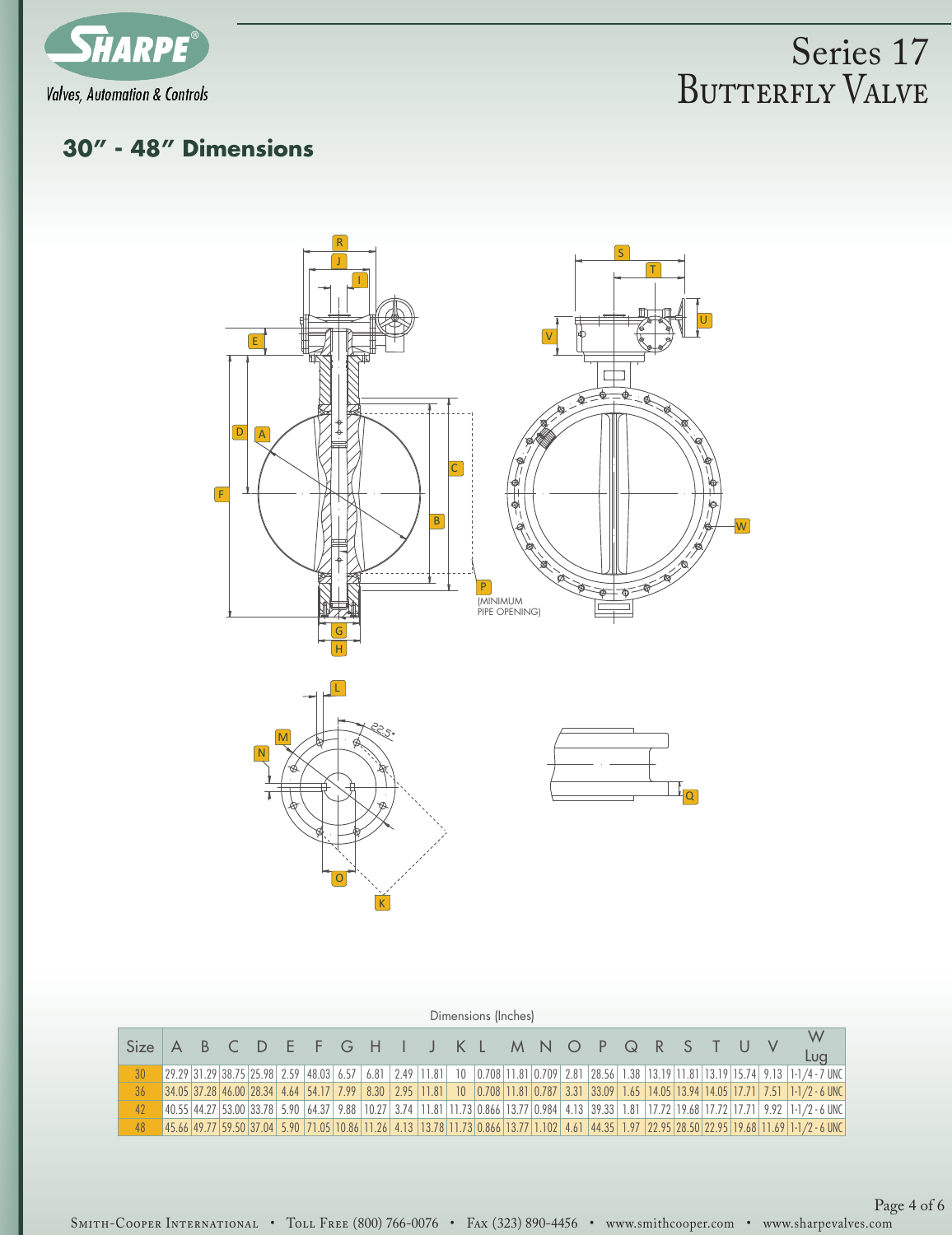

### **Parts & Materials**

|                | No. Part Name         | Material                                           |
|----------------|-----------------------|----------------------------------------------------|
|                | Body                  | Ductile Iron ASTM A536                             |
| $\gamma$       | Shaft                 | 416 Stainless Steel ASTM A276                      |
| 3              | Disc                  | 316 Stainless Steel ASTM A351 CF8M                 |
| $\overline{4}$ | Sent                  | <b>FPDM</b><br><b>Bung-N</b><br>Viton <sup>*</sup> |
| 5              | Lower Bushing         | PTFF                                               |
| $\overline{b}$ | <b>Middle Bushing</b> | <b>PTFE</b>                                        |
| 7              | <b>Upper Bushing</b>  | PTFE                                               |
| 8              | 0-Ring                | <b>NBR</b>                                         |
| 9              | Retainer              | Steel ASTM A283                                    |
| 10             | <b>Retainer Bolts</b> | Steel ASTM A283                                    |

..........

\*Optional